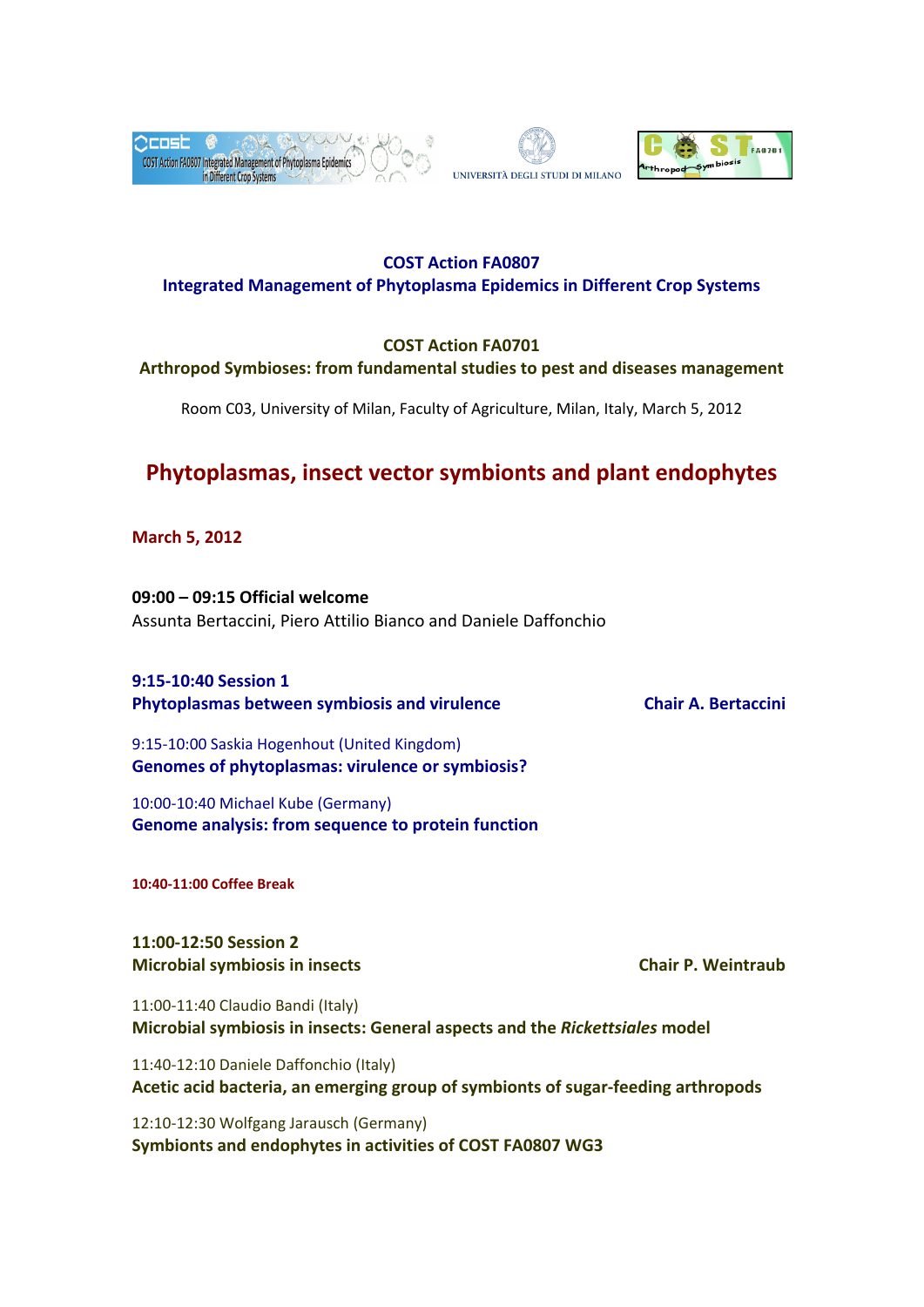## 12:30‐12:50 Barbara Jarausch (Germany) **Symbionts and endophytes in activities of COST FA0807 WG2**

#### **12:50‐14:00 Lunch**

# **14:00‐15:45 Session 3 Symbionts in phytoplasma insect vectors and their transmission Chair D. Daffonchio**

14:00‐14:30 Yupa Hanboonsong (Thailand) **Bacteria symbionts in vectors of sugarcane white leaf disease.**

14:30‐14:55 Elena Gonella & Alberto Alma (Italy) **The insect symbionts of insect vectors of phytoplasmas to grapevine**

14:55‐15:20 Phyllis Weintraub (Israel) **Symbiotic bacteria associated with vectors of phytoplasma in carrots**

15:20‐ 15:45 Noura Raddadi (Italy) **"***Candidatus* **Liberibacter europaeus", a novel microorganism associated with** *Cacopsylla* **spp.: a symbiont, a potential pathogen or an endophyte?"**

**15:45‐16:00 Coffee Break**

**16:00‐17:40 Session 4 Towards novel disease control strategies Chair P. A. Bianco**

16:00‐16:40 Stéphane Compant (France) **Overview of endophytic bacteria (niches of colonization and biocontrol activities)**

16:40 17:10 Daniela Bulgari, Paola Casati, Piero Attilio Bianco (Italy) **Endophytes and recovery from grapevine yellows disease**

17:10‐17:25 Simone Grisan (Italy) **Fungal endophytic community of grapevine: methodological study and practical approaches**

17:20‐17:40 Rachele Polizzotto (Italy) **Polyphasic approach for the characterization and the study of fungal endophytes: the case of** *Alternaria*

17:40‐17:45 Carolin Schneider (Germany) **Presentation of COST Action FA1103: 'Endophytes in biotechnology and agriculture'**

**17:45‐18:30 Discussion and closing remarks**